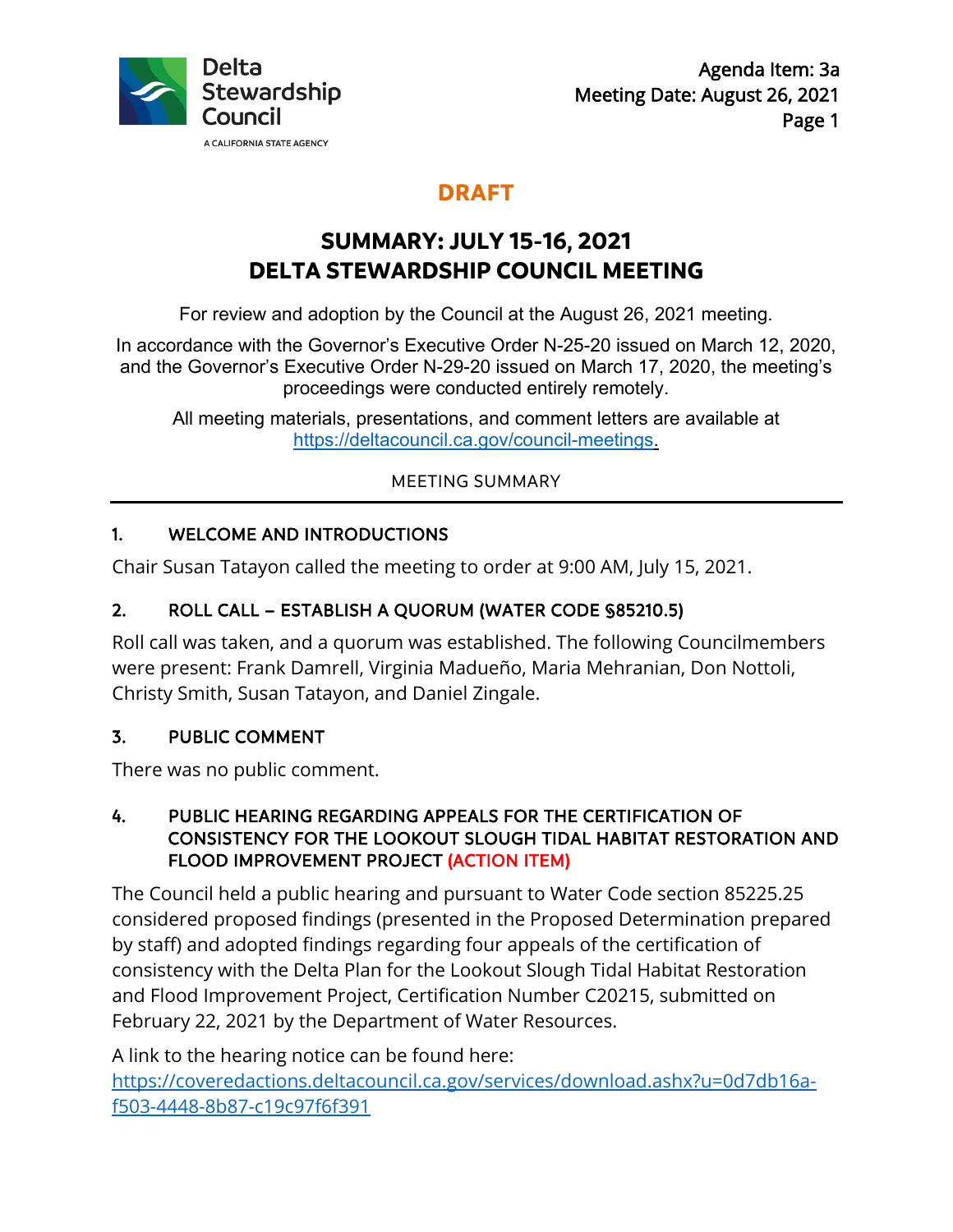The Proposed Determination prepared by staff, along with materials submitted by the parties, can be found here:

[https://coveredactions.deltacouncil.ca.gov/profile\\_summary.aspx?c=ba3c59bf-e359-](https://coveredactions.deltacouncil.ca.gov/profile_summary.aspx?c=ba3c59bf-e359-49f7-b866-60fa781325d0%20) [49f7-b866-60fa781325d0.](https://coveredactions.deltacouncil.ca.gov/profile_summary.aspx?c=ba3c59bf-e359-49f7-b866-60fa781325d0%20) The hearing commenced at 9:05 am.

Chair Tatayon and Councilmembers Frank Damrell, Virginia Madueño, Maria Mehranian, Don Nottoli, Christy Smith, and Daniel Zingale were present for the hearing.

The Council's legal advisor Vera Bezdicek provided details on the ex parte communication restriction for the Lookout Slough Project certification of consistency appeals process. The restriction is a requirement of California's Administrative Procedure Act and the Council's Appeals Procedures. Councilmembers and staff were reminded that they cannot and should not communicate about or discuss the Lookout Slough Project or the Council's appeal proceeding with any person outside of the Council. The only exception is communications regarding the administrative or procedural status of the proceedings. The Council has established an email address to receive those types of communications: [LookoutSloughCert@deltacouncil.ca.gov.](mailto:LookoutSloughCert@deltacouncil.ca.gov)

#### The order of the presentations went as follows:

- i. Opening of hearing and explanation of the process by the Chair.
- ii. Presentation by the Delta Stewardship Council
- iii. Presentation by the Department of Water Resources (DWR)
	- Cindy Messer, Rachel Taylor, Bonnie Irving, Charlotte Biggs, John Baas, and David Rolloff.
- iv. Presentation by the Delta Protection Commission
	- Erik Vink
- v. Presentation by Liberty Island Access
	- Taylor Dahlke
- vi. Presentation by the Solano County Water Agency
	- Lillian Freeman
- vii. Presentation by Reclamation Districts 2060 and 2068
	- Kathryn L. Oehlschlager
- viii. Presentation by the Central Delta Water Agency
	- Dante Nomellini Sr.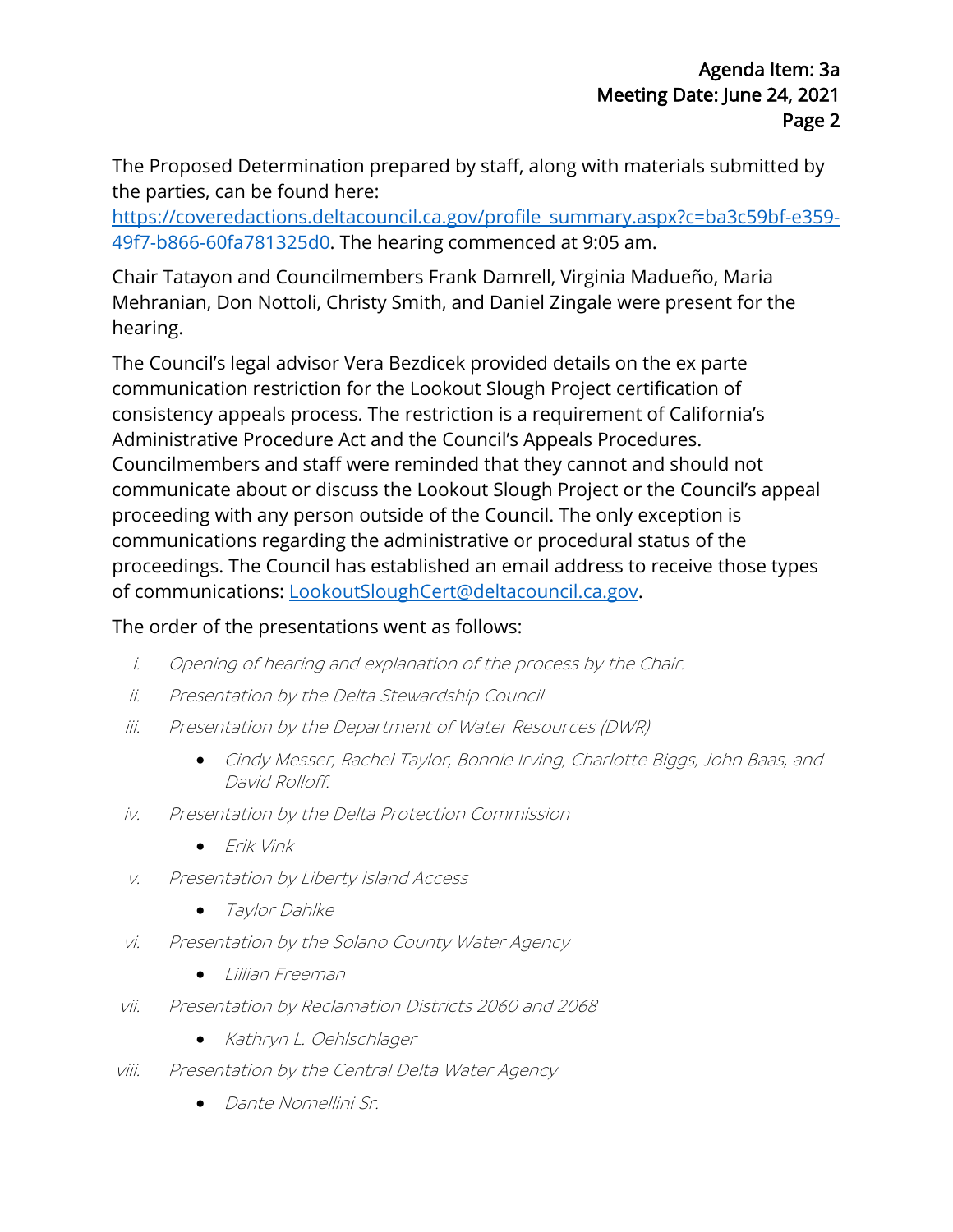Councilmembers and Council staff asked questions of the parties after each presentation as they arose.

The complete transcript of the first day of the hearing proceedings, along with all supporting documents, can be found here:

[https://coveredactions.deltacouncil.ca.gov/services/download.ashx?u=623e7b07-](https://coveredactions.deltacouncil.ca.gov/services/download.ashx?u=623e7b07-5e86-4f65-ba03-9199cfc98ae8) [5e86-4f65-ba03-9199cfc98ae8](https://coveredactions.deltacouncil.ca.gov/services/download.ashx?u=623e7b07-5e86-4f65-ba03-9199cfc98ae8)

At 12:02 PM, after the presentation by the Central Delta Water Agency, Chair Tatayon called for the hearing to be in recess and to resume the proceedings at 9:00 AM the next day (July 16, 2021).

The item is viewable on the linked agenda at [https://cal-span.org/unipage/?site=cal](https://cal-span.org/unipage/?site=cal-span&owner=DSC&date=2021-07-15)[span&owner=DSC&date=2021-07-15](https://cal-span.org/unipage/?site=cal-span&owner=DSC&date=2021-07-15) minute 02:10.

### Day 2 July 16, 2021

#### 4. PUBLIC HEARING REGARDING APPEALS FOR THE CERTIFICATION OF CONSISTENCY FOR THE LOOKOUT SLOUGH TIDAL HABITAT RESTORATION AND FLOOD IMPROVEMENT PROJECT (ACTION ITEM)

Chair Susan Tatayon called the meeting to order at 9:02 AM, July 16, 2021. Roll call was taken, and a quorum was established. The following Councilmembers were present: Frank Damrell, Virginia Madueño, Maria Mehranian, Don Nottoli, Christy Smith, Susan Tatayon, and Daniel Zingale.

### Public comment:

Public comment was received from the following individuals: Bruce Herbold, Devin O'Dea, Bryce Hall, Marc Hansen, Byron Buck, Andrew Goodman, Glen Williams, Braiden Chadwick, Ted Sommer, Alexander Rabidoux, Jason Smith, and Annie Cutsoris.

The Council asked questions and deliberated the Proposed Determination.

The complete transcript of the second day of the hearing proceedings (including the public comments and deliberations of the Councilmembers), along with all supporting documents, can be found here:

[https://coveredactions.deltacouncil.ca.gov/services/download.ashx?u=4872d08d-](https://coveredactions.deltacouncil.ca.gov/services/download.ashx?u=4872d08d-8ffb-4d6b-96e3-ae30bd428a36)[8ffb-4d6b-96e3-ae30bd428a36](https://coveredactions.deltacouncil.ca.gov/services/download.ashx?u=4872d08d-8ffb-4d6b-96e3-ae30bd428a36)

Upon conclusion of the discussion, Chair Tatayon requested the Council Clerk perform a roll call vote on the proposed motion.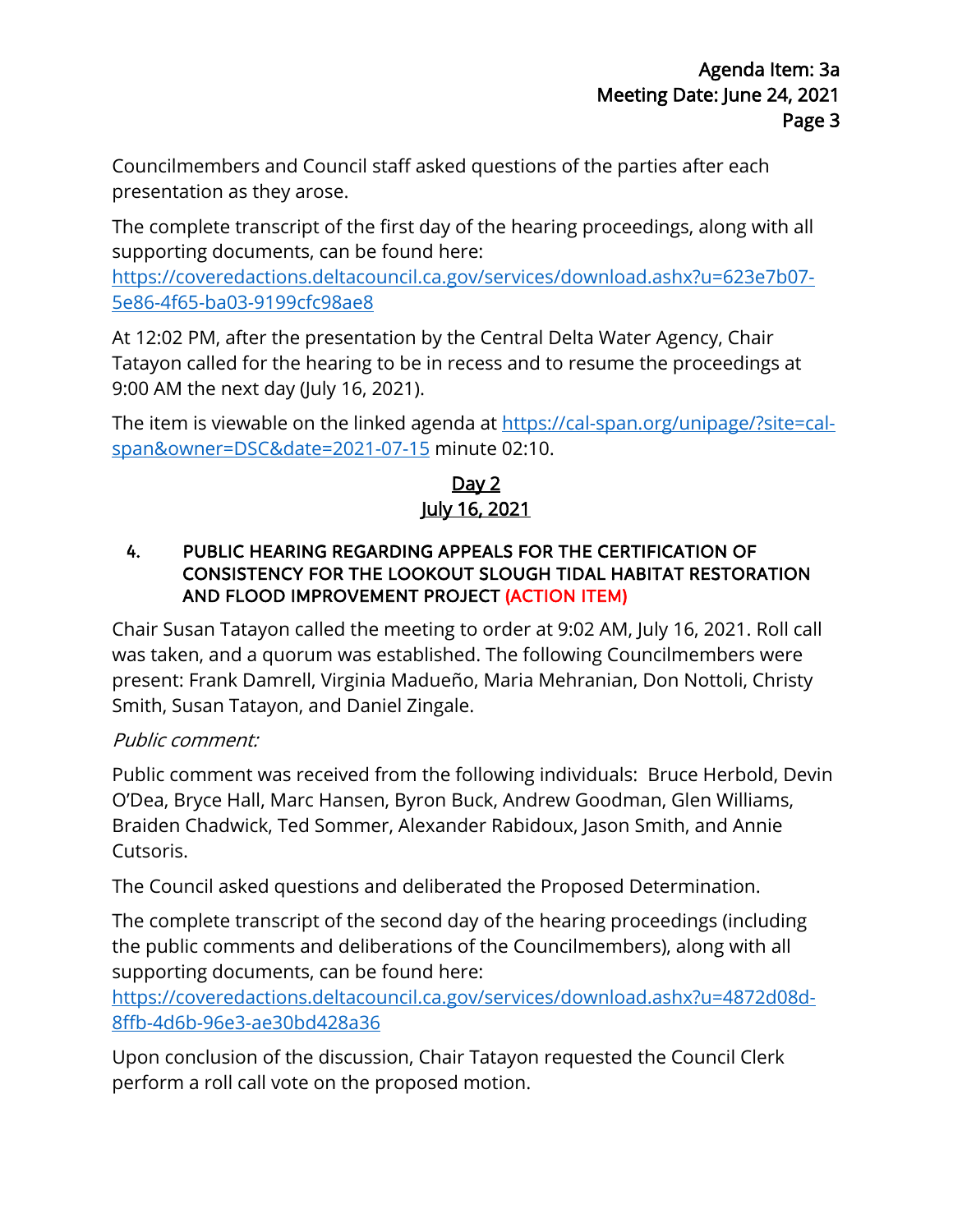Motion: Offered by Mehranian, second by Smith –

- 1. Adopt the Proposed Determination and the findings contained therein; and
- 2. remand the matter, in part, to the Department for reconsideration on the issues recommended for remand under Delta Plan policies G P1(b)(3) and DP P2 as set forth in the Proposed Determination; and
- 3. deny the appeals, in part, on the issues recommended for denial as set forth in the Proposed Determination; and
- 4. dismiss the appeals on the issues recommended for dismissal as set forth in the Proposed Determination.

Vote: 7/0 - The motion was approved unanimously (Damrell, Madueño, Mehranian, Nottoli, Smith, Zingale, and Tatayon).

The motion and vote are viewable on the linked agenda at [https://cal](https://cal-span.org/unipage/?site=cal-span&owner=DSC&date=2021-07-16)[span.org/unipage/?site=cal-span&owner=DSC&date=2021-07-16](https://cal-span.org/unipage/?site=cal-span&owner=DSC&date=2021-07-16) minute 1:07:36

Chair Tatayon lifted the ex parte communication restriction in relation to the Lookout Slough Project. The hearing concluded at 10:16 AM.

#### 5. CONSENT CALENDAR (ACTION ITEM)

#### 5a. Adoption of June 24,2021 Meeting Summary

5b. Consideration and possible approval of a contract with the Regents of the University of California San Diego, California Sea Grant for Delta Independent Science Board and Delta Science Program support.

5c. Consideration and possible approval of an amendment to a contract with the Association of Bay Area Governments for collaborative efforts through the San Francisco Estuary Partnership.

Before the roll call vote for the Consent Calendar, Chair Tatayon announced the removal of item 5b from the Consent Calendar due to a revision to the staff report. Item 5b would be considered immediately after.

Motion: Offered by Smith, second by Madueño – Approve the Consent Calendar.

Vote: 7/0 - The vote was unanimous. The motion was adopted.

The motion and vote are viewable on the linked agenda at [https://cal](https://cal-span.org/unipage/?site=cal-span&owner=DSC&date=2021-07-16)[span.org/unipage/?site=cal-span&owner=DSC&date=2021-07-16](https://cal-span.org/unipage/?site=cal-span&owner=DSC&date=2021-07-16) minute 1:18:40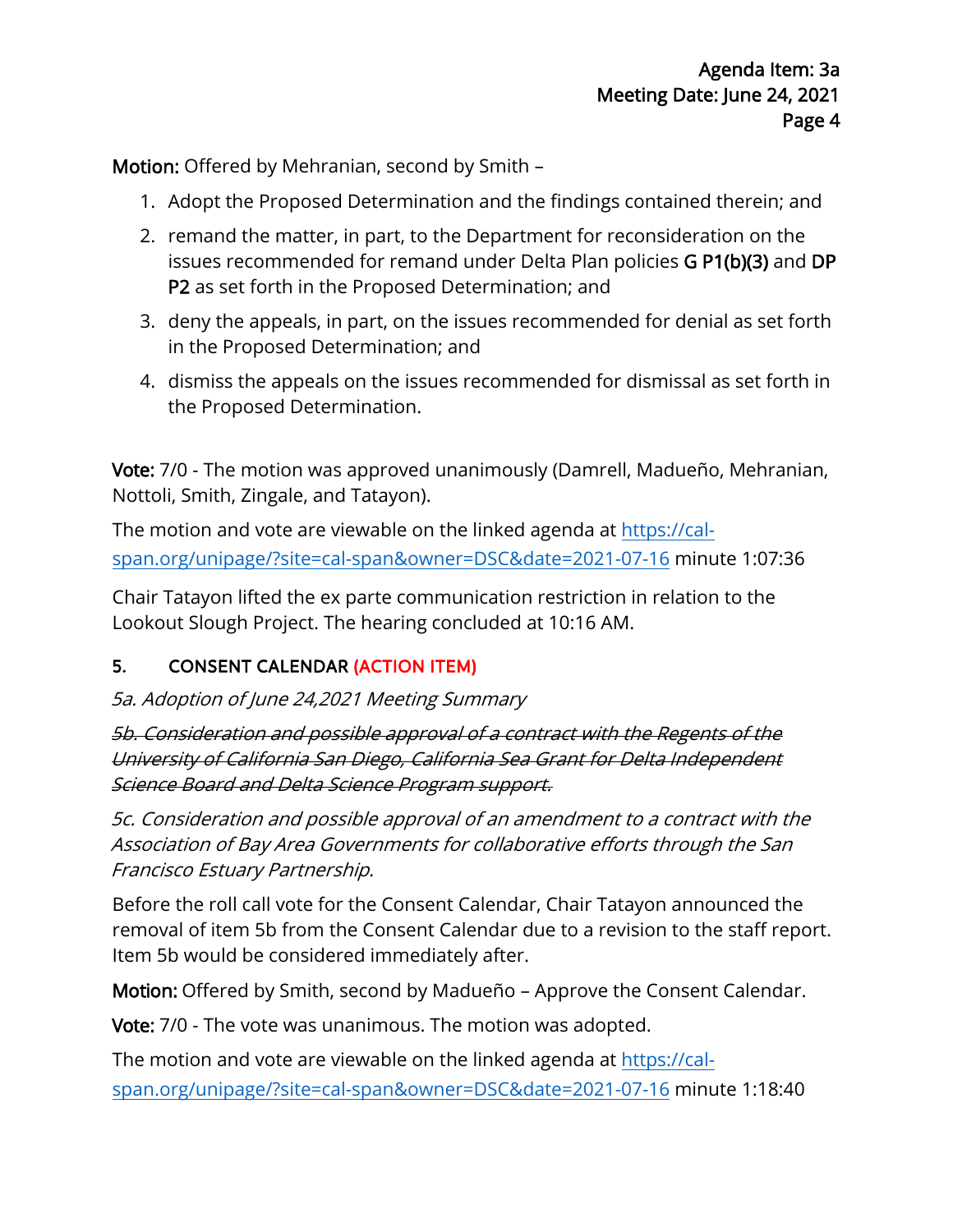#### 5B. CONSIDERATION AND POSSIBLE APPROVAL OF A CONTRACT WITH THE REGENTS OF THE UNIVERSITY OF CALIFORNIA SAN DIEGO, CALIFORNIA SEA GRANT FOR DELTA INDEPENDENT SCIENCE BOARD AND DELTA SCIENCE PROGRAM SUPPORT.

Council staff gave an overview of the contract under consideration. Councilmember Nottoli requested clarification from staff that this contract would be providing collaboration and support with the Delta ISB, not replacing or substituting the Delta Independent Science Board's (Delta ISB) reviews. Council staff confirmed the contract is for support of the Delta ISB and not to replace its reviews.

#### Public Comment

Deirdre Des Jardins, California Water Research, commented that she was hopeful that the total Delta ISB contract hours remained equivalent to the amounts allotted in previous years.

Motion: Offered by Damrell, second by Nottoli – Approve the Consent Calendar.

Vote: 7/0 - The vote was unanimous. The motion was adopted.

The motion and vote are viewable on the linked agenda at [https://cal](https://cal-span.org/unipage/?site=cal-span&owner=DSC&date=2021-07-16)[span.org/unipage/?site=cal-span&owner=DSC&date=2021-07-16](https://cal-span.org/unipage/?site=cal-span&owner=DSC&date=2021-07-16) minute 1:25:54

### 6. CHAIR'S REPORT (INFORMATION ITEM)

Special Assistant for Planning and Science Amanda Bohl gave an overview of the Delta Plan Interagency Implementation Committee meeting on July 12, 2021. California Department of Fish and Wildlife Director, Chuck Bonham, facilitated a panel exploring ecosystem-based management during drought. Bohl highlighted that one of the themes that emerged from this meeting was a need for credible, accessible, and shared data with an increasing demand for data synthesis. Bohl also announced that the 2020-2021 Delta Crosscut Budget report was recently released and could lead to funding and policy insights in the future.

Chair Tatayon complimented the panel and facilitator, noting that it is viewable online for anyone unable to attend.

#### Public Comment

Deirdre Des Jardins, California Water Research would like the categories used inpast Crossbut Budgets included in the future, and noted that having a funding history of peer-reviewed organizations such as the Delta ISB could be helpful for compliance with public law.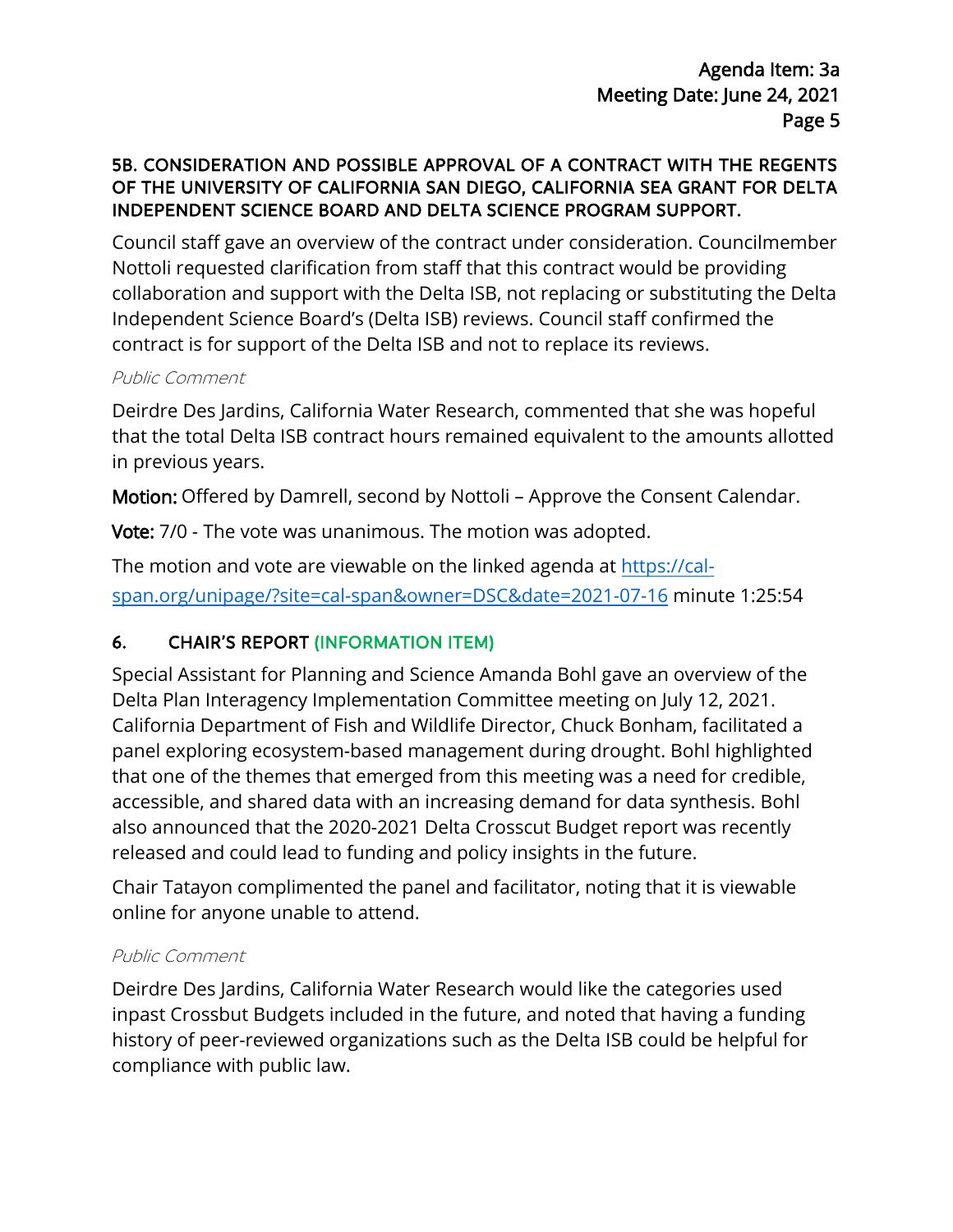The agenda item is viewable on the linked agenda at [https://cal](https://cal-span.org/unipage/?site=cal-span&owner=DSC&date=2021-07-16)[span.org/unipage/?site=cal-span&owner=DSC&date=2021-07-16](https://cal-span.org/unipage/?site=cal-span&owner=DSC&date=2021-07-16) minute 1:28:56

### 7. PUBLIC COMMENT

Deirdre Des Jardins, California Water Research, expressed gratitude to Chair Tatayon's compassion during the Delta ISB July 13, 2021 meeting. In addition, Des Jardins thanked the Council for their support in restoring compensation to the Delta ISB.

The agenda item is viewable on the linked agenda at [https://cal](https://cal-span.org/unipage/?site=cal-span&owner=DSC&date=2021-07-16%20)[span.org/unipage/?site=cal-span&owner=DSC&date=2021-07-16](https://cal-span.org/unipage/?site=cal-span&owner=DSC&date=2021-07-16%20) minute 1:35:34

### 8. EXECUTIVE OFFICER'S REPORT (INFORMATION ITEM)

Executive Officer Jessica Pearson announced the invitation to the Delta Adapts team and DWR to present on the Central Valley Flood Protection Plan at the Floodplain Management Association Annual Conference this September. The talk is entitled "Aligning Climate Change Efforts in the Delta-Central Valley Flood Protection Plan and Delta Adapts." Corey Copeland will be presenting at the conference.

Pearson thanked the Council and staff for their hard work over the past five months during the appeals process for the certification of consistency for the Lookout Slough Project.

Pearson reported that the Council sent a letter to the Dudley Ridge Water District in Kings County regarding the Notice of Preparation and Consideration of a Negative Declaration for the Adoption and Implementation of their 2020 Agricultural Water Management Plan. The letter encourages the District to engage in early consultation to discuss potential projects that may need to be implemented to stay consistent with the Delta Plan.

The Outreach Highlights Report, Active Projects List, and Quarterly Contract Report were provided to the Council in writing.

#### 8a. Legal Update (Information Item)

There was no Legal Update.

#### 8b. Legislative Update (Action Item)

Ryan Stanbra gave an update on the July 5, 2021 amendments to Senate Bill (SB) 821. These amendments revised the proposed Delta ISB member compensation to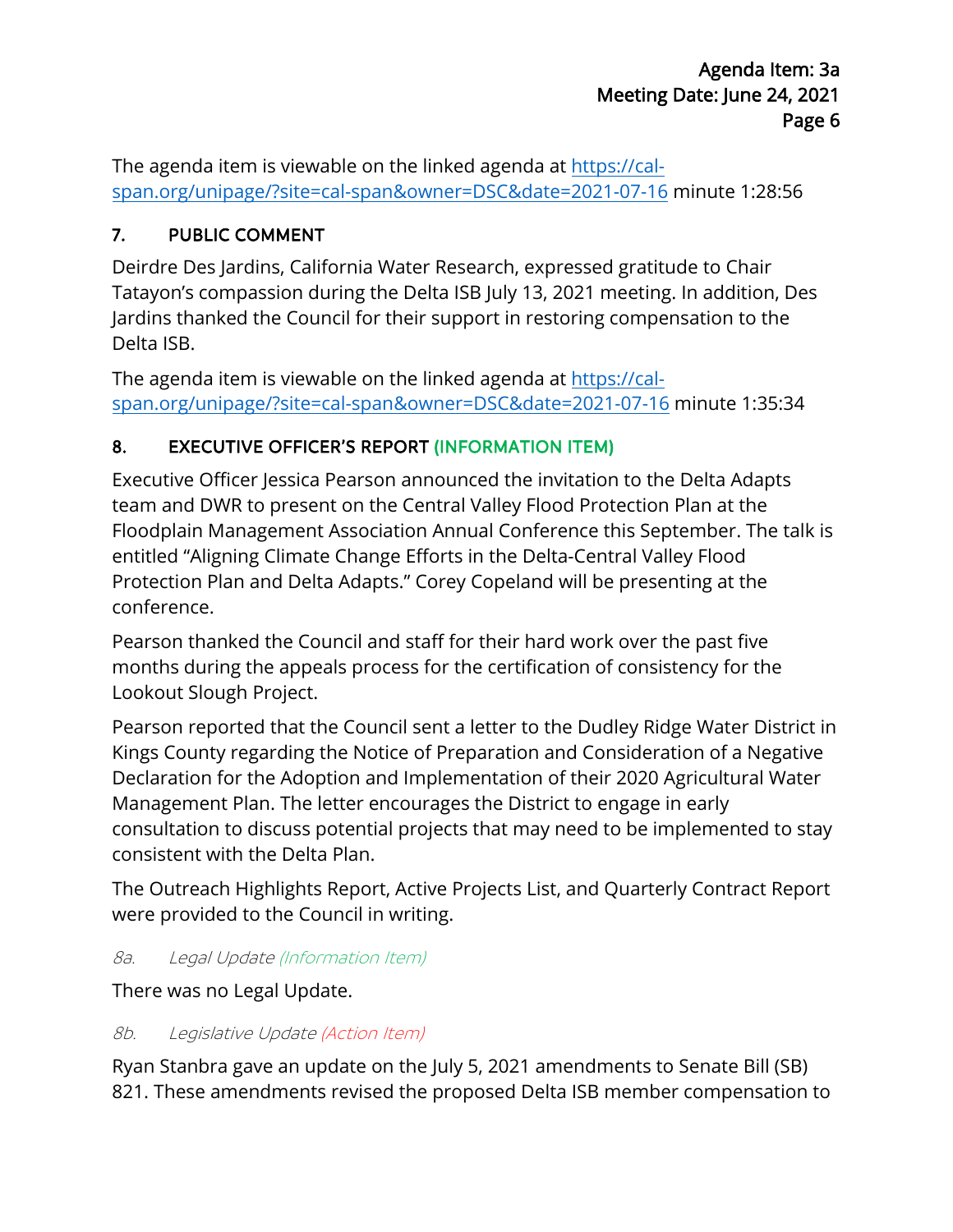\$150 per hour, increasing annually based on inflation and cost of living adjustments and adding an urgency clause allowing the bill to go into action with the Governor's signature. Council staff would move to immediately execute new contract agreements with each Delta ISB member if that occurs. SB 821 passed out of the Assembly and will be taken up in the Senate when the Legislature reconvenes from their Summer Recess in mid-August.

The Executive Officer's Report is viewable on the linked agenda at [https://cal](https://cal-span.org/unipage/?site=cal-span&owner=DSC&date=2021-07-16)[span.org/unipage/?site=cal-span&owner=DSC&date=2021-07-16](https://cal-span.org/unipage/?site=cal-span&owner=DSC&date=2021-07-16) minute 1:36:55.

### 9. LEAD SCIENTIST'S REPORT (INFORMATION ITEM)

Delta Lead Scientist Dr. Laurel Larsen presented a paper by Ghalambor et al. (2021), a summary review of discussions and presentations from the 2018 "Ecological and Physiological Impacts of Salinization of Aquatic Systems from Human Activities" Symposium, which was funded in part by the Delta Stewardship Council.

Councilmember Smith commented that she had recently watched a related news report and thanked Dr. Larsen for the timeliness of her presentation. Dr. Larsen elaborated on other research projects that are addressing water temperature issues.

Councilmember Nottoli and Dr. Larsen discussed the Delta Science Program's efforts to closely coordinate with DWR and the Bureau of Reclamation on current actions and science to develop a comprehensive understanding of the ecological and human impacts of drought conditions. Dr. Larsen noted plans to conduct interagency discussions and a workshop this winter to refine drought and salinity planning in the Delta.

Dr. Larsen reviewed the progress of the Science Action Agenda (SAA). The four-year SAA document defines key science actions associated with priority management needs and establishes priorities for within- and cross-agency science funding. Development of the 2022-2026 SAA is underway. As part of the update process, the Delta Science Program hosted a virtual workshop July 13-14, 2021. The goal of the workshop was to identify science actions that responded to six pressing management needs. The management needs are built on the collaboratively developed list of 65 top management questions for the Delta (from 2020) and the 2017-2021 SAA progress summary, providing a framework for science funding for the Delta Stewardship Council and its partners. The Delta Science Program will release a draft 2022-2026 SAA for public review in the coming months, including from the Delta Independent Science Board.